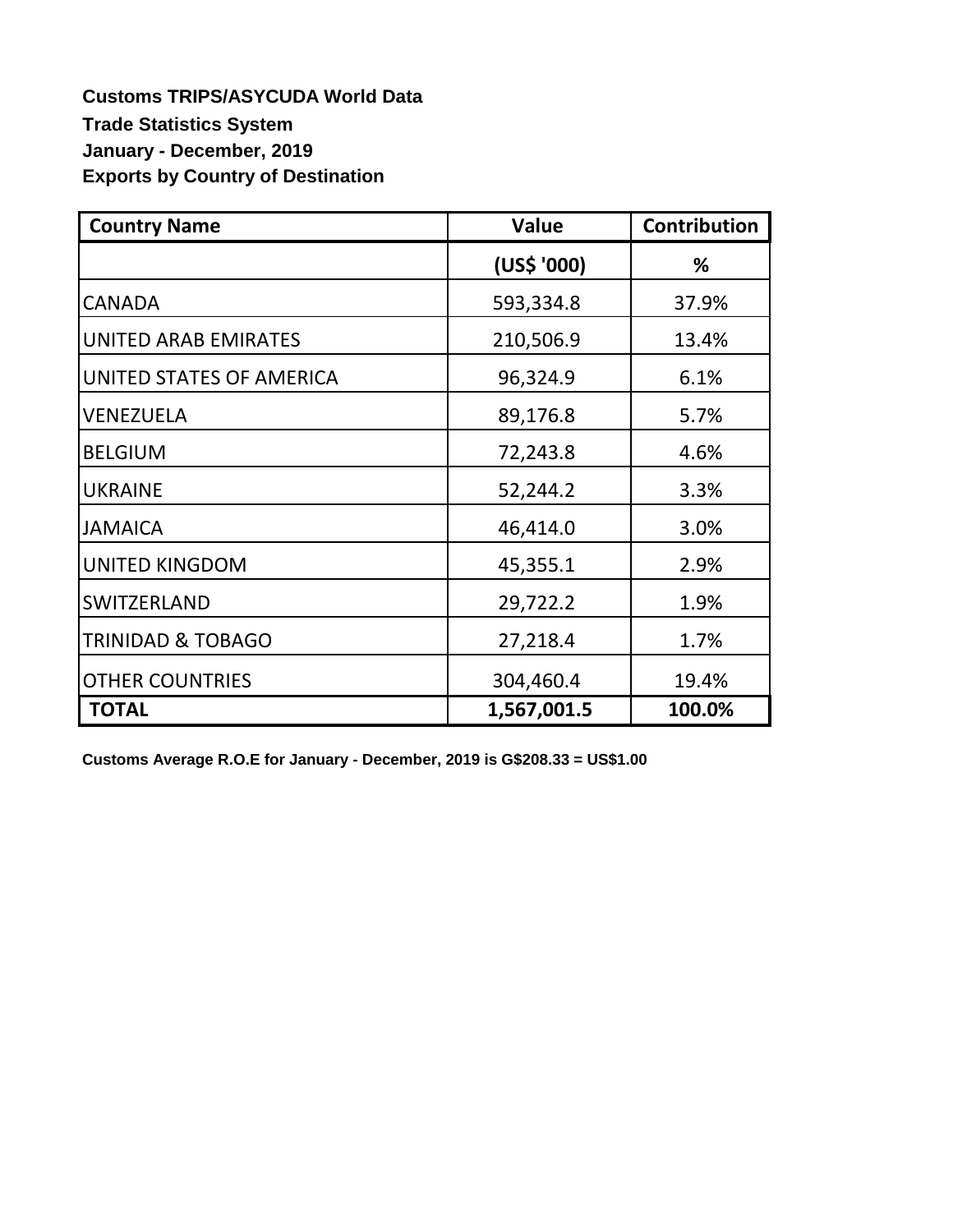## **Customs TRIPS/ ASYCUDA World Data Trade Statistics System January - December, 2019 Exports by Item (Including Re-Exports)**

| <b>Items</b>                     | Value       | Contribution |
|----------------------------------|-------------|--------------|
|                                  | (US\$ '000) | ℅            |
| Raw Gold                         | 876,645.5   | 55.9%        |
| Rice & Paddy                     | 222,725.7   | 14.2%        |
| <b>Bauxite</b>                   | 127,030.3   | 8.1%         |
| Fish & By Product                | 43,655.3    | 2.8%         |
| Timber                           | 33,664.9    | 2.1%         |
| Shrimp & Prawns                  | 32,603.5    | 2.1%         |
| Sugar                            | 27,777.8    | 1.8%         |
| <b>Prepared Foods</b>            | 27,461.8    | 1.8%         |
| <b>Bottled Rum &amp; Spirits</b> | 19,086.7    | 1.2%         |
| <b>Diamonds</b>                  | 11,714.2    | 0.7%         |
| <b>Re-Exports</b>                | 68,202.9    | 4.4%         |
| <b>Other Exports</b>             | 76,433.0    | 4.9%         |
| <b>Total</b>                     | 1,567,001.5 | 100.0%       |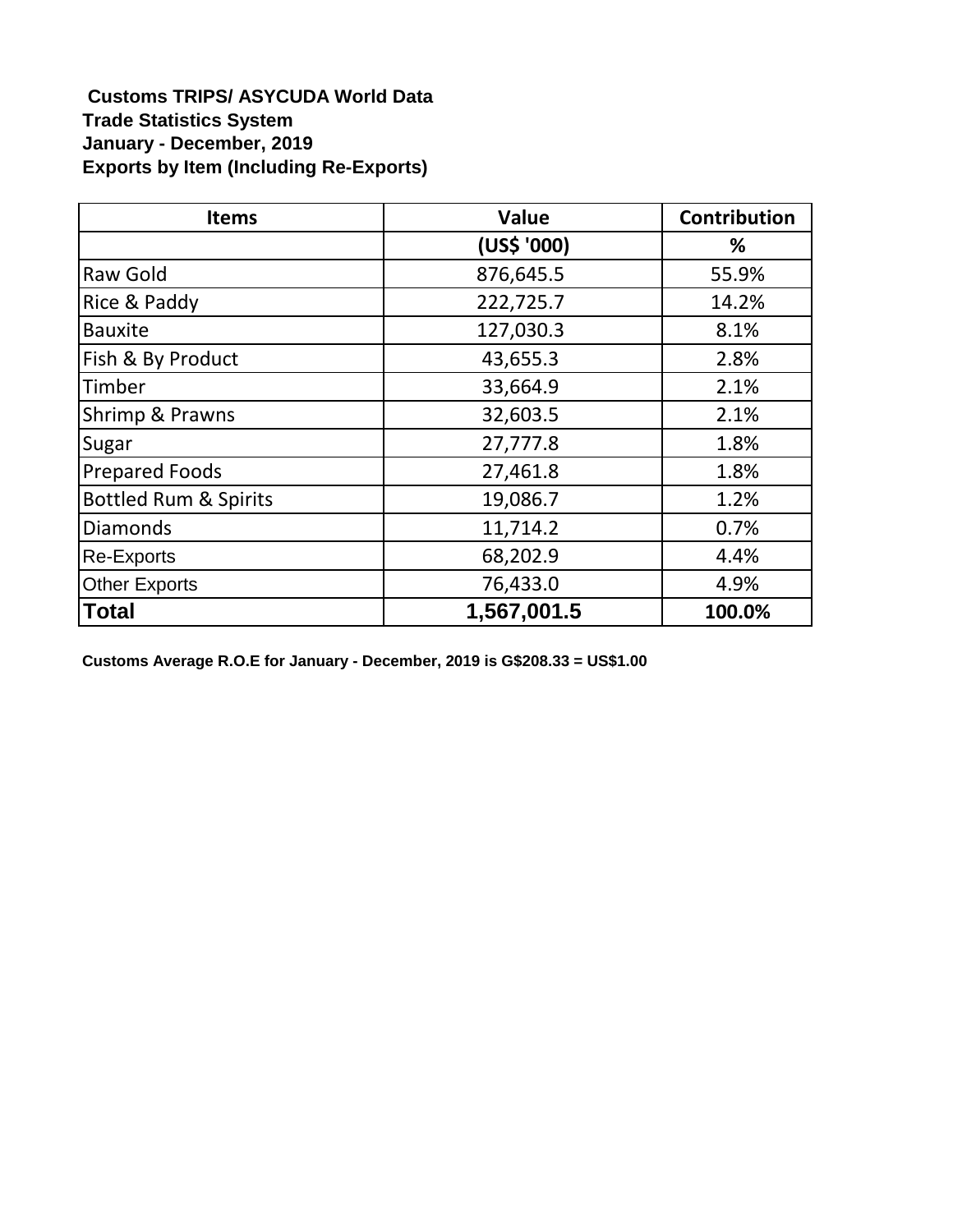**Customs TRIPS/ ASYCUDA World Data Trade Statistics System January - December, 2019 Imports by Country of Origin** 

| <b>Country of Origin</b>     | <b>Value</b> | <b>Contribution</b> |  |
|------------------------------|--------------|---------------------|--|
|                              | (US\$ '000)  | %                   |  |
| UNITED STATES OF AMERICA     | 1,016,710.8  | 25.2%               |  |
| <b>SINGAPORE</b>             | 984,999.2    | 24.5%               |  |
| <b>TRINIDAD &amp; TOBAGO</b> | 984,220.7    | 24.4%               |  |
| <b>CHINA</b>                 | 217,804.0    | 5.4%                |  |
| <b>SURINAME</b>              | 105,162.8    | 2.6%                |  |
| <b>UNITED KINGDOM</b>        | 73,540.4     | 1.8%                |  |
| <b>JAPAN</b>                 | 65,273.6     | 1.6%                |  |
| <b>MEXICO</b>                | 41,761.8     | 1.0%                |  |
| <b>TURKEY</b>                | 41,516.3     | 1.0%                |  |
| KINGDOM OF THE NETHERLANDS   | 41,140.9     | 1.0%                |  |
| <b>OTHER COUNTRIES</b>       | 455,814.5    | 11.3%               |  |
| <b>TOTAL</b>                 | 4,027,944.9  | 100.0%              |  |